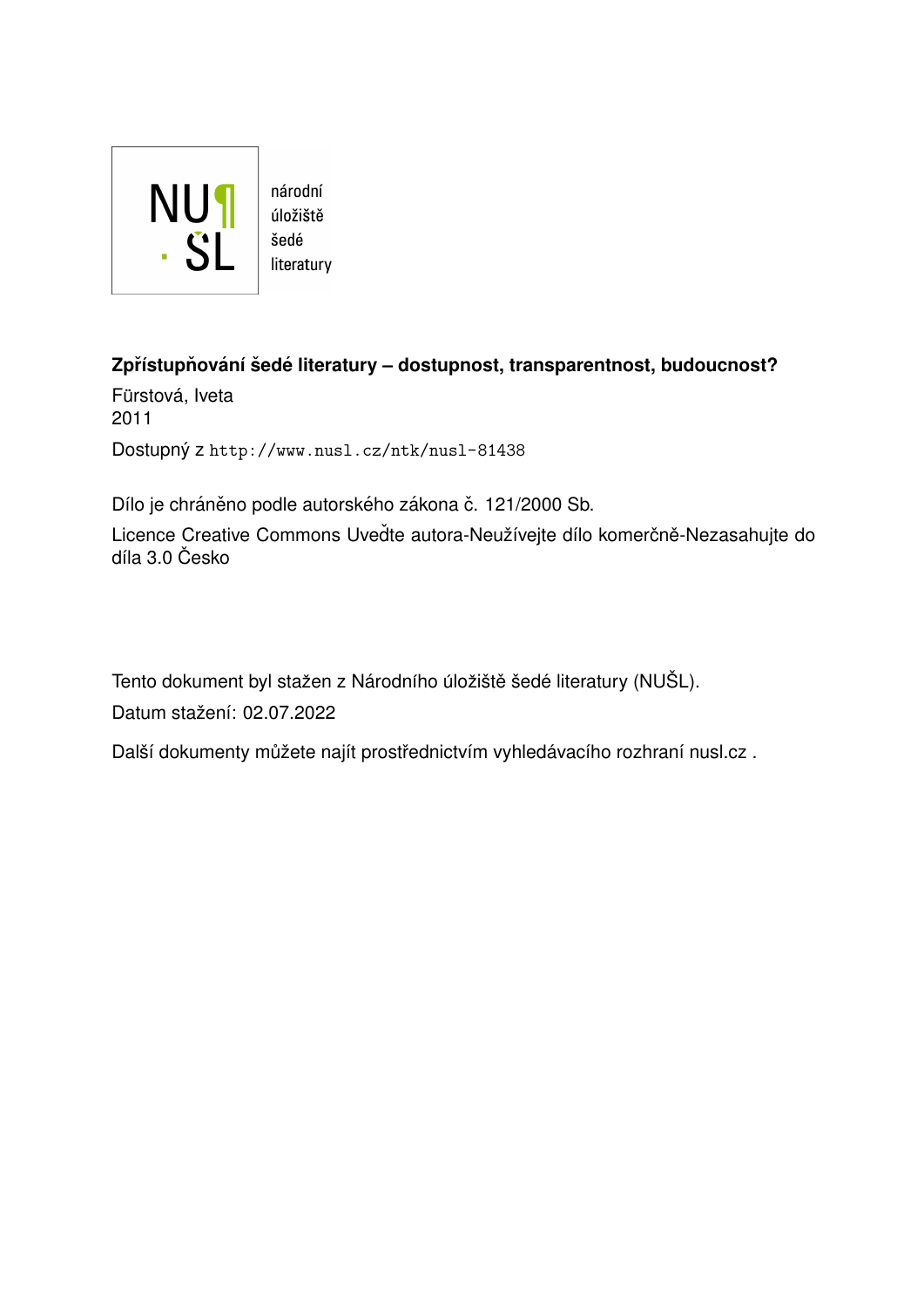



# **Satisfaction Survey with the Cooperation with the National Repository of Grey Literature**

Iveta Fürstová

[iveta.furstova@techlib.cz](mailto:iveta.furstova@techlib.cz)

National Technical Library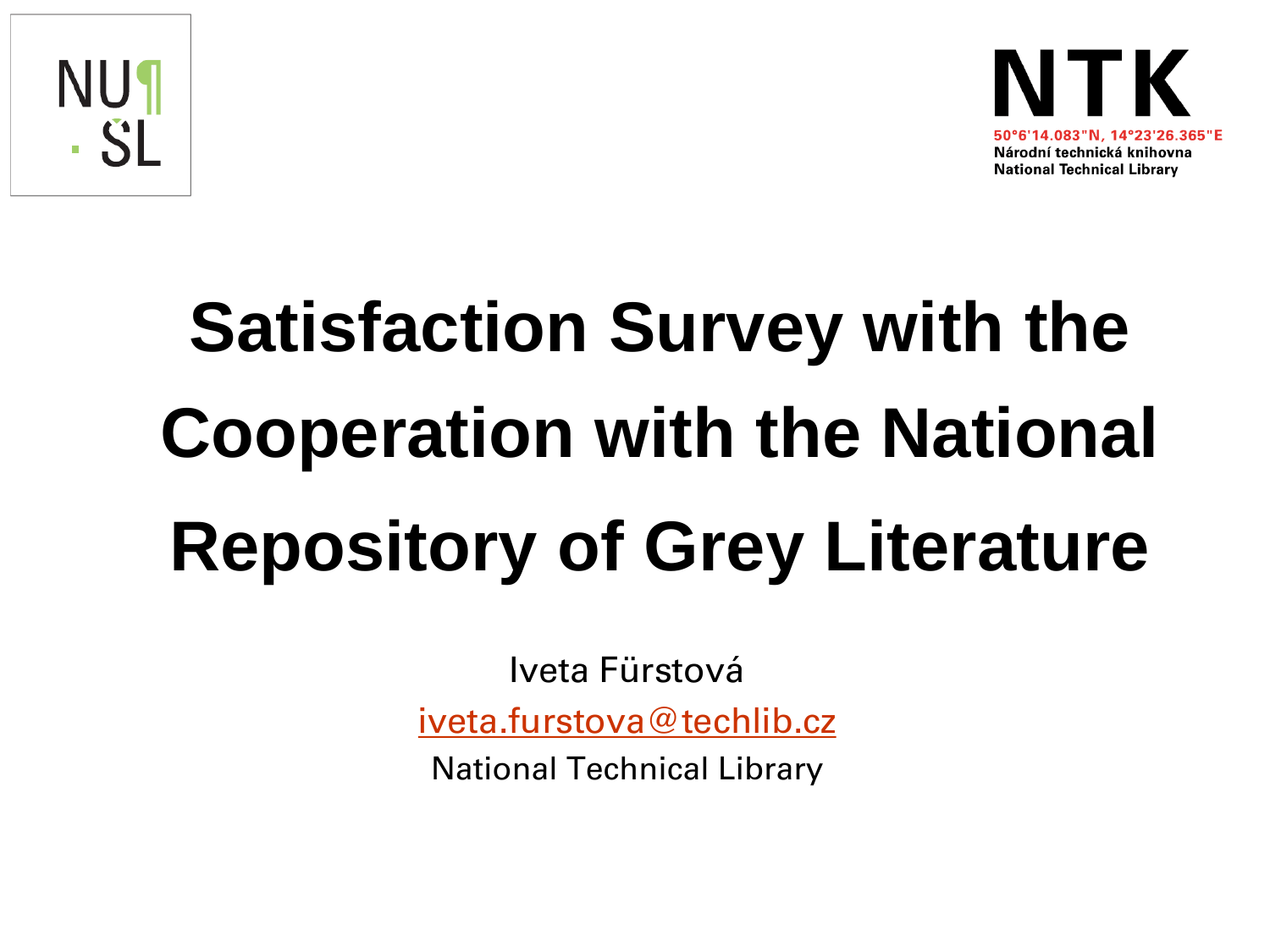

- **Basic information about the survey Topics**
- **Evaluation**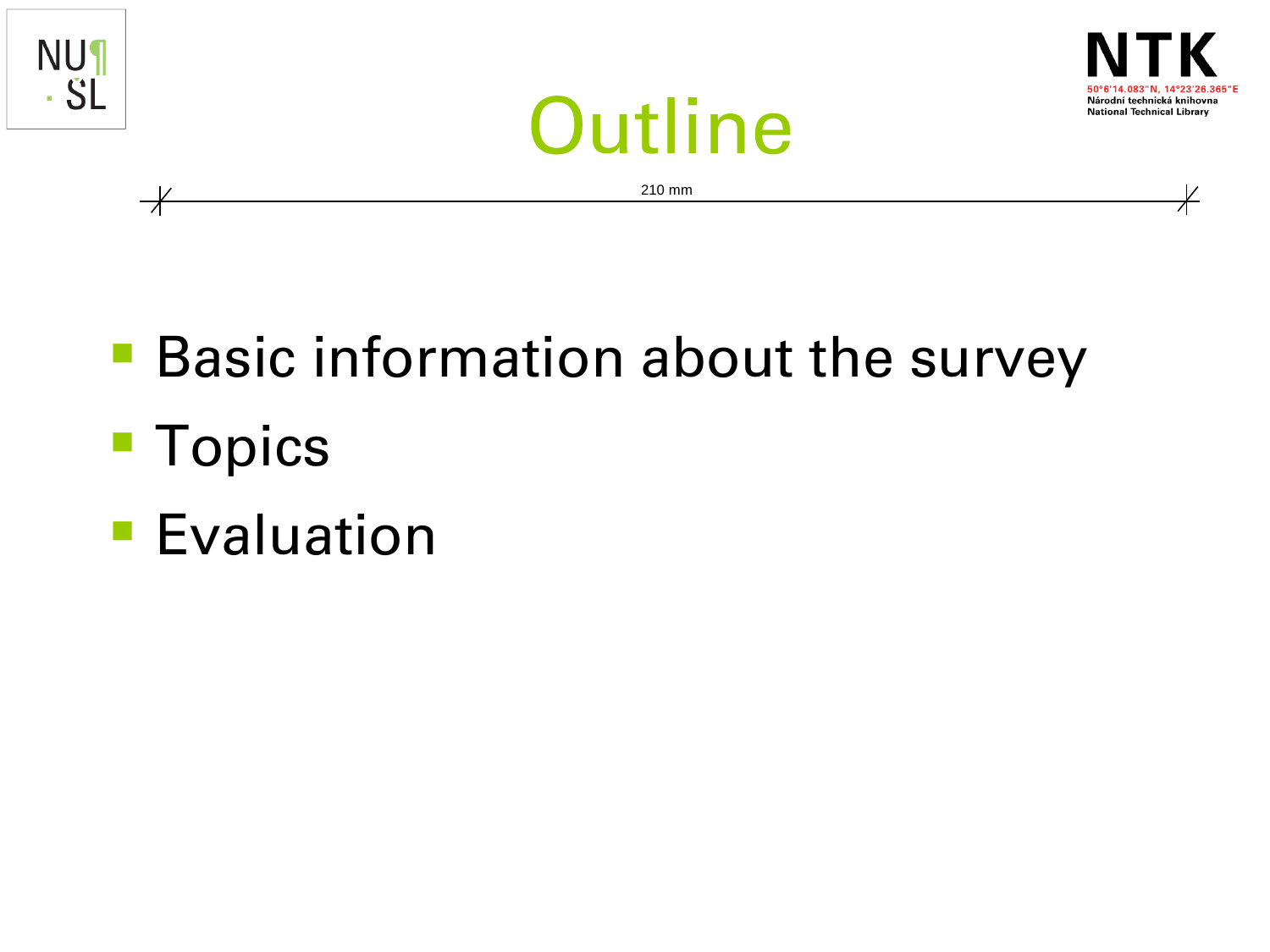



## Basic information

210 mm

**Satisfaction Survey with the Cooperation with the National Repository of Grey Literature**

- Goal: feedback  $\rightarrow$  collaboration, situation  $SL$
- Respondents: Institutions addressed (2010, 2011)
- Form: an online survey
- **Published: 28th August 15th October 2011**
- **Number of respondents: 80**
- Number of questions: 14 (compulsory 10)
- Replies: 17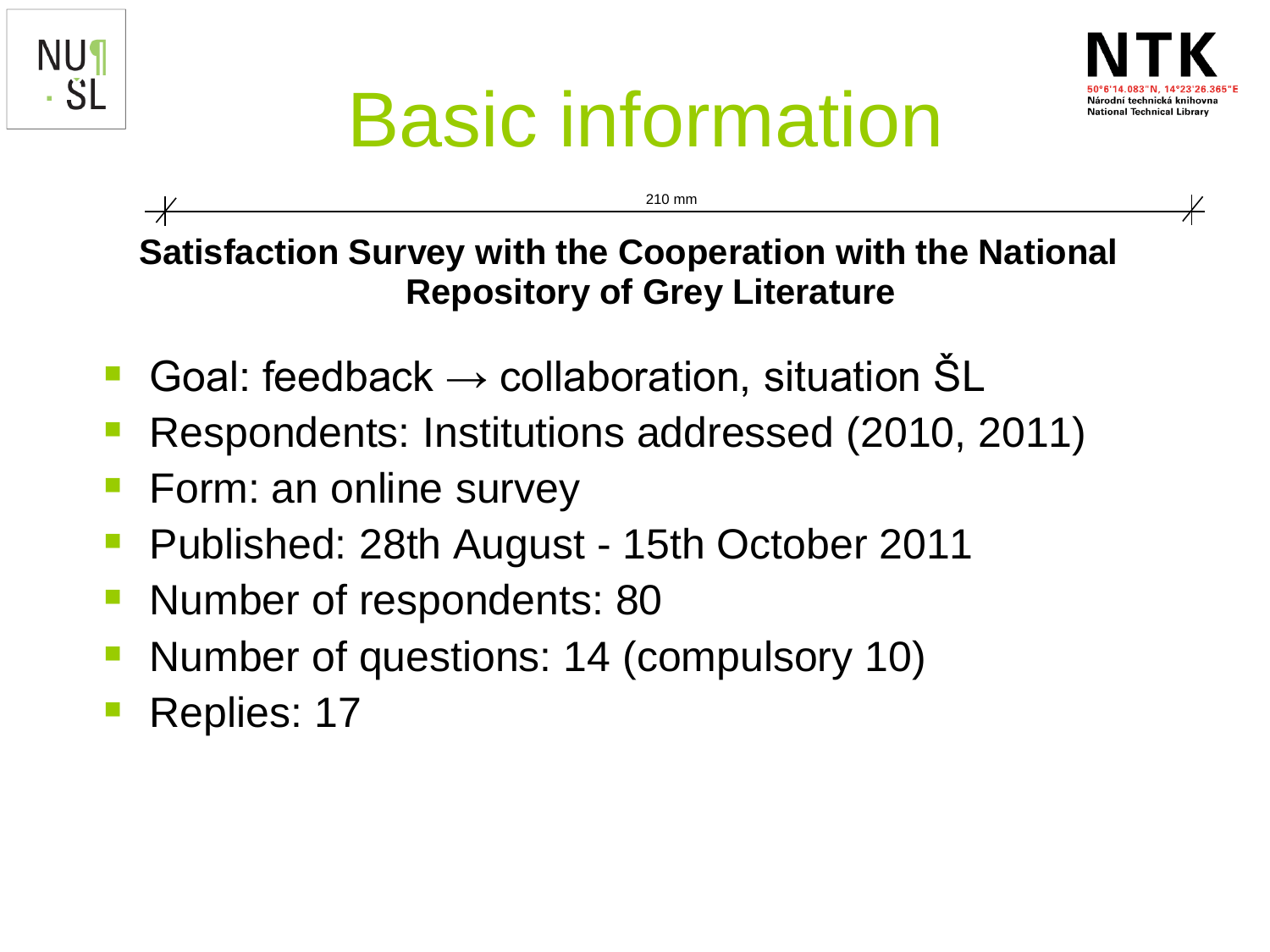





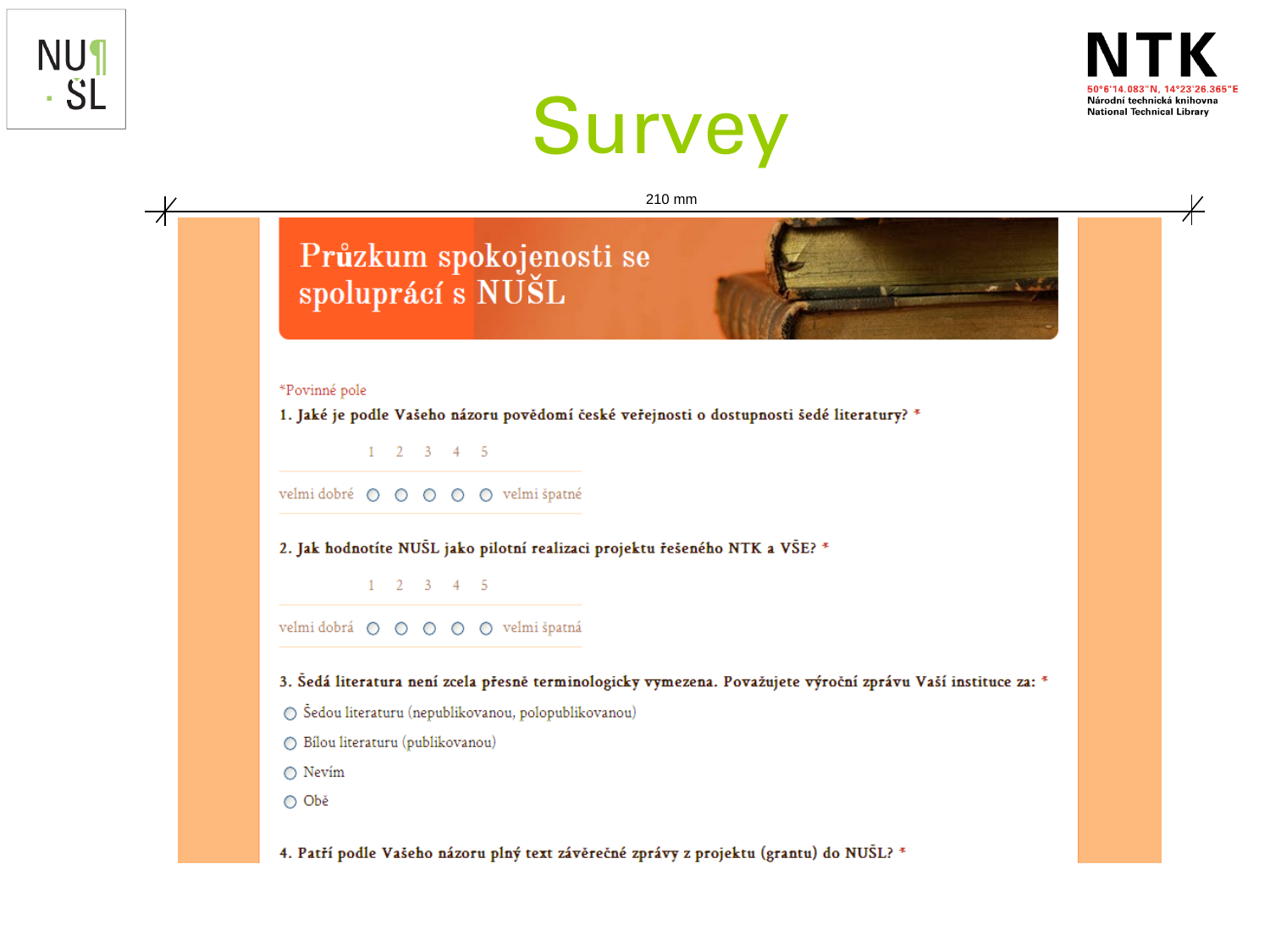





210 mm

### 3 topics:

- 1. Grey Literature
- $\rightarrow$  goal: What is the respondent's view on the grey literature?

### 2. Collaboration + communication

- $\rightarrow$  goal: What is the satisfaction with the cooperation and communication?
- 3. Access to Grey Literature
- $\rightarrow$  goal: What is the situation of the publication of grey literature in the respondent?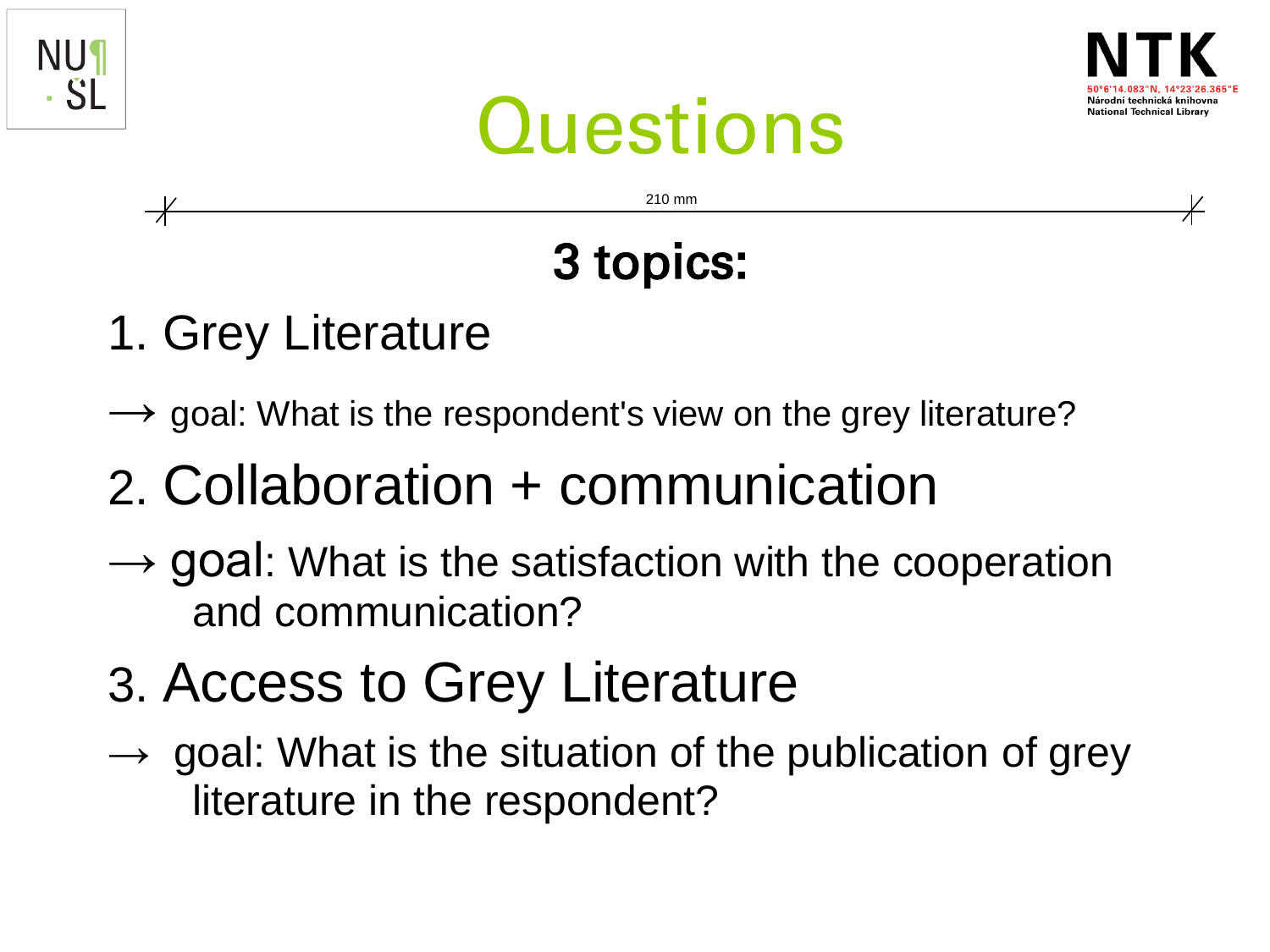





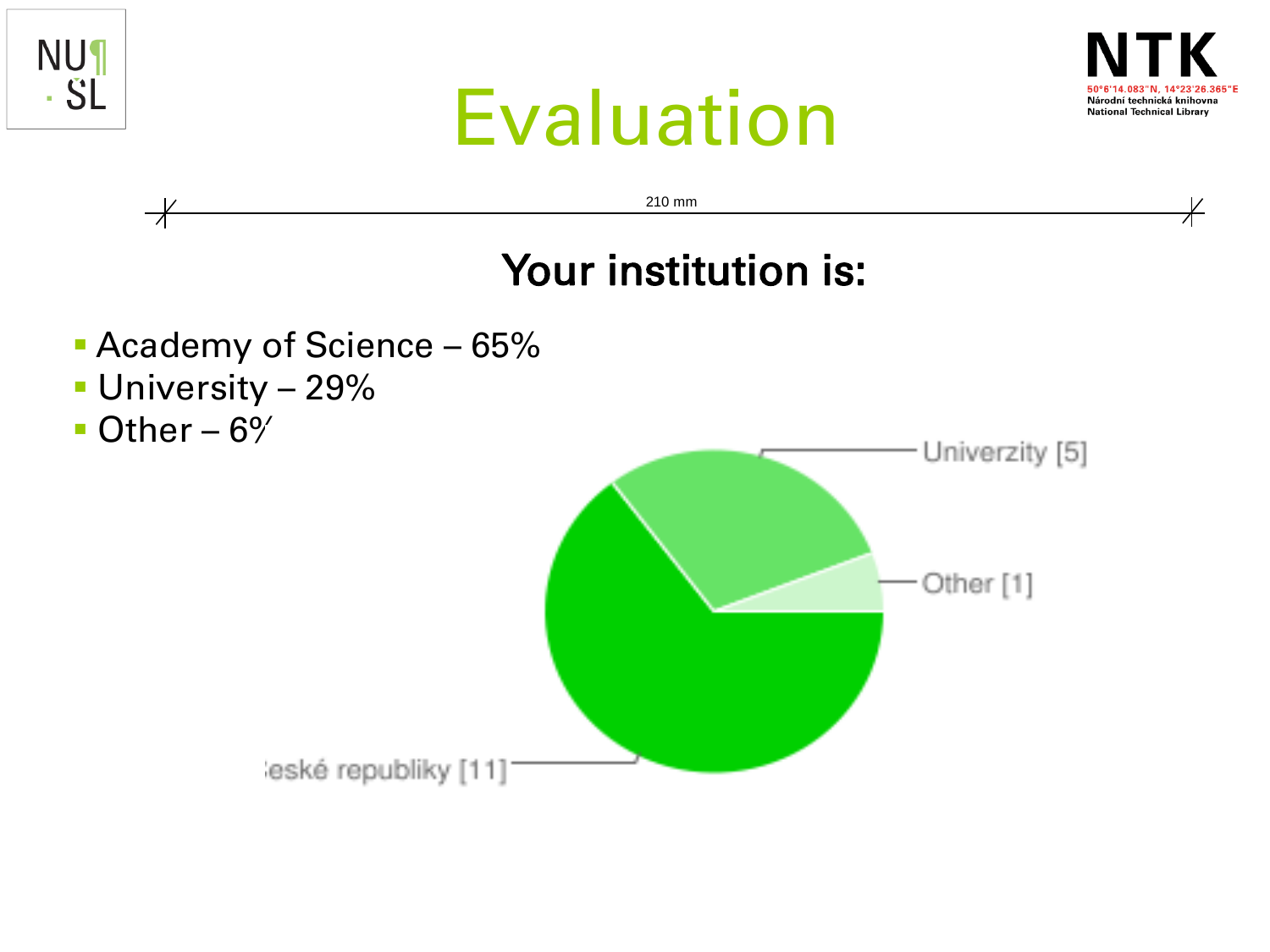





210 mm

#### What is known of the Czech public about the availability of grey literature?

- $\blacksquare$  1 (very good) 0%
- $-2$  (good) 6%
- 3 (average) 18%
- $-4$  (bad)  $-53%$
- $\bullet$  5 (very bad) 24%

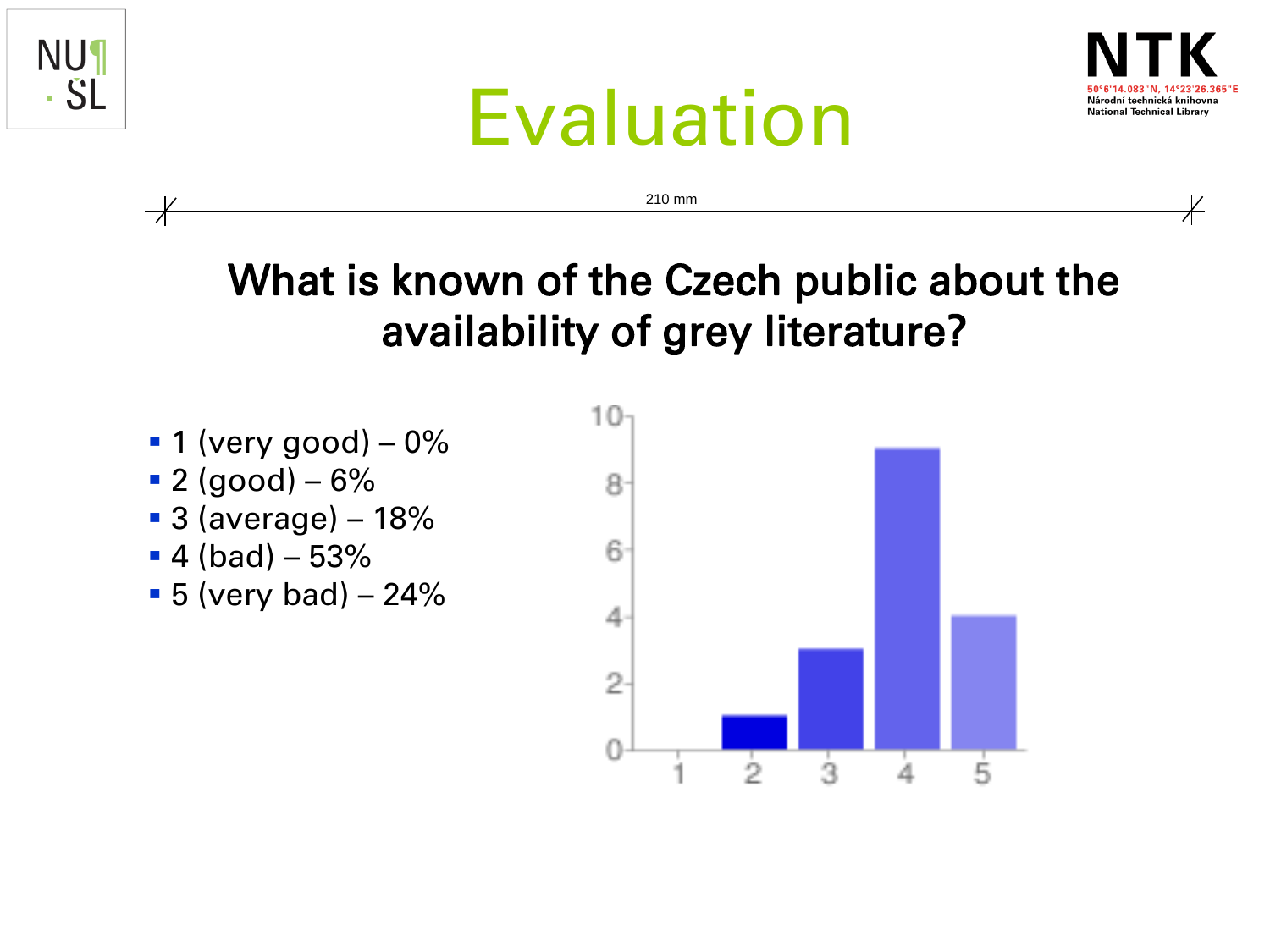







publikovanou) [13]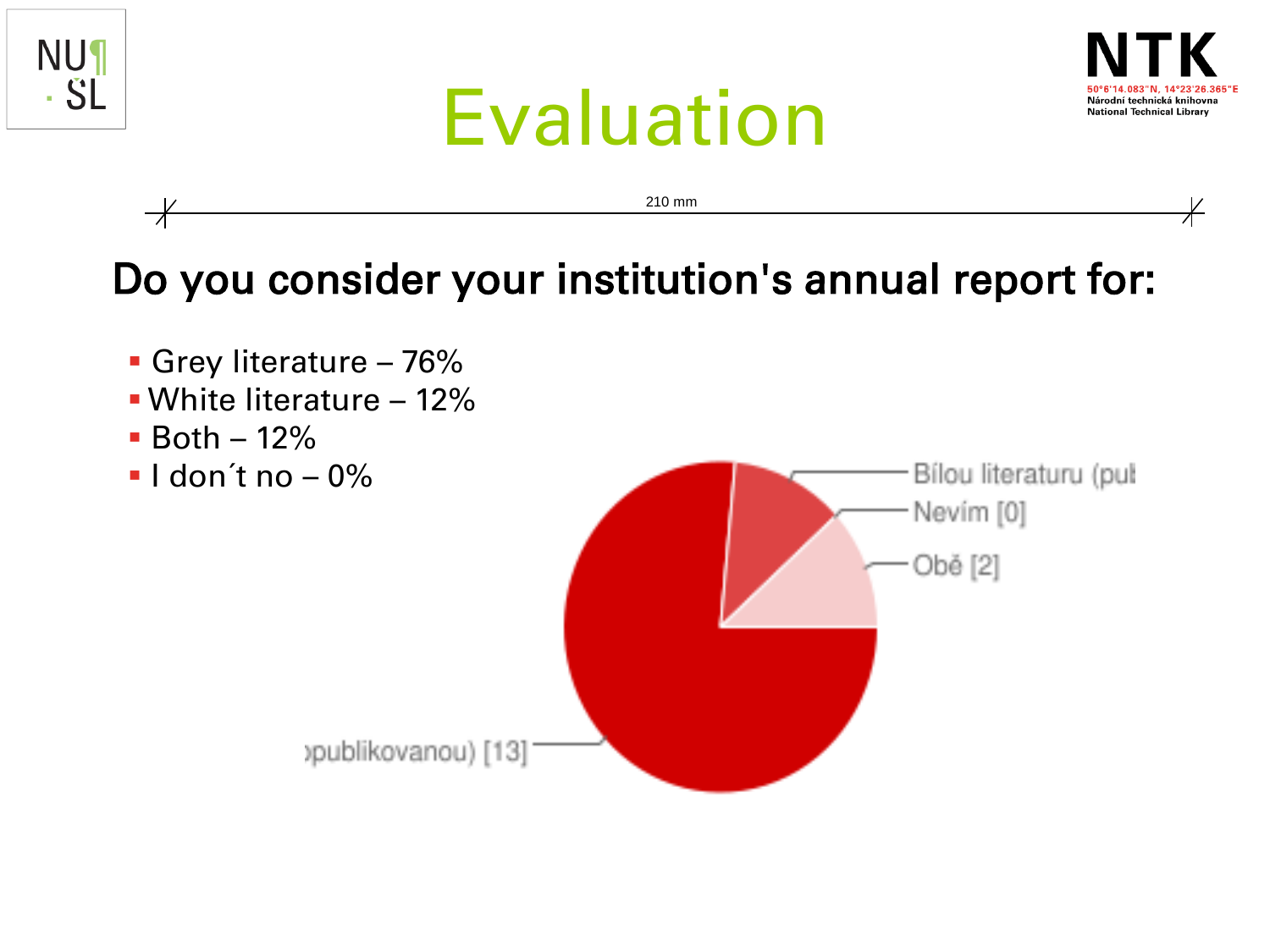



## Exkurz 1: Typology

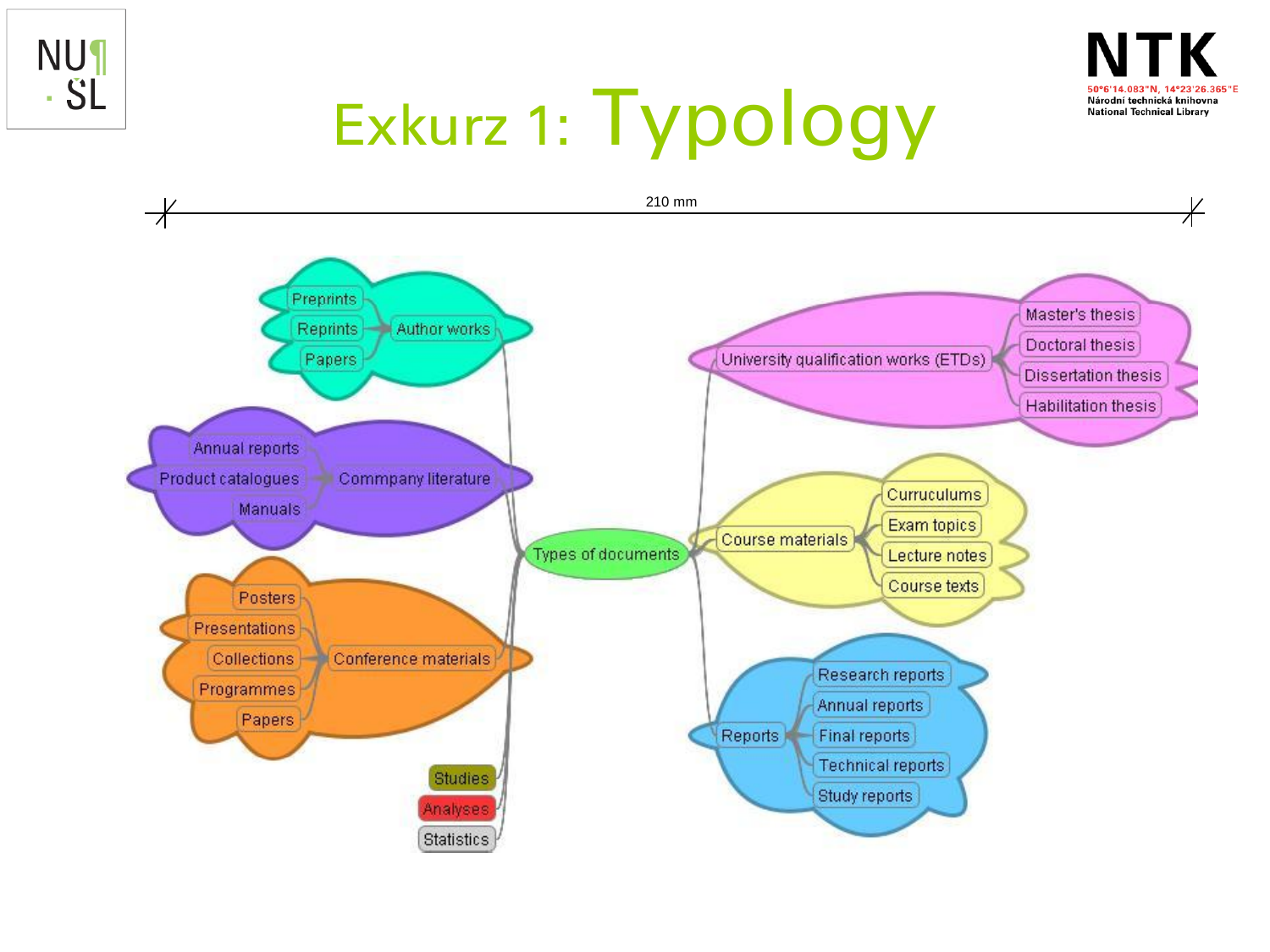





#### How do you rate NRGL as a pilot project solved NTL and the University od Economics?

210 mm

- $-1$  (very good) 18%
- $-2$  (good) 41%
- 3 (average) 35%
- $-4$  (bad)  $-0\%$
- $-5$  (very bad)  $-6\%$

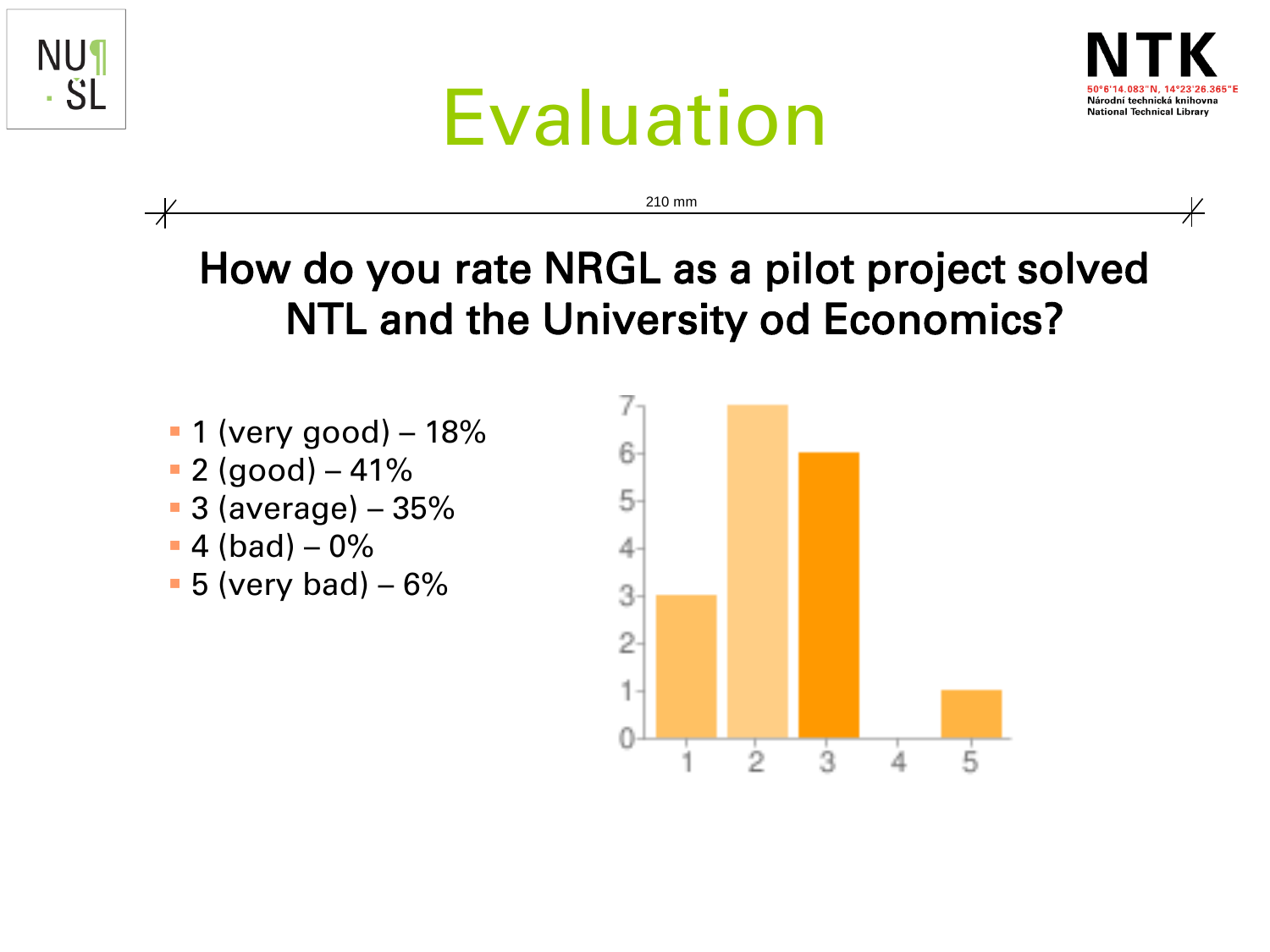





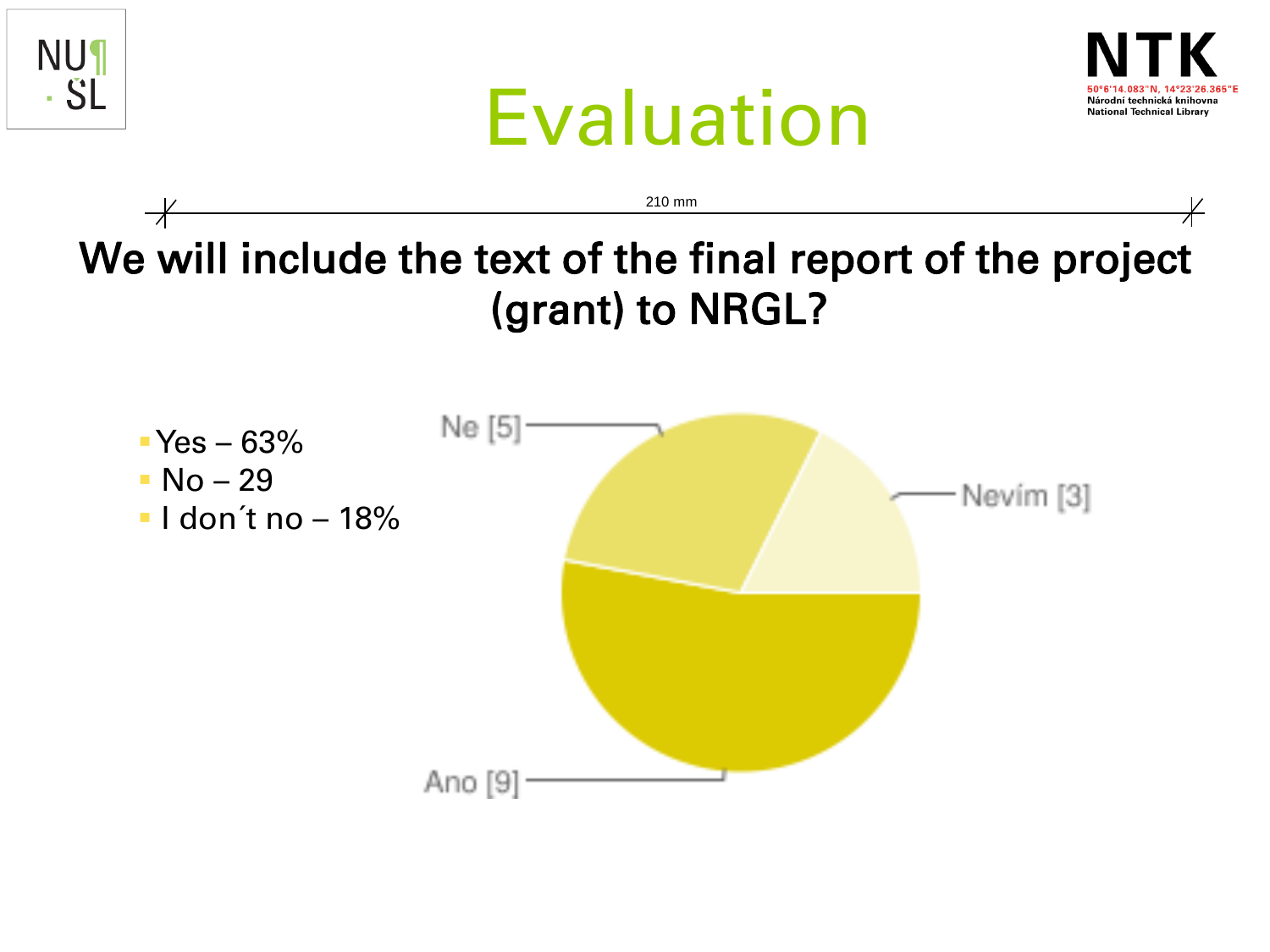



## Evaluation

210 mm

### What is the collection of grey literature in your institution?

- $\blacksquare$  1 (very good) 6%
- $-2$  (good) 12%
- 3 (average) 47%
- $-4$  (bad) 6%
- $-5$  (very bad)  $-24%$

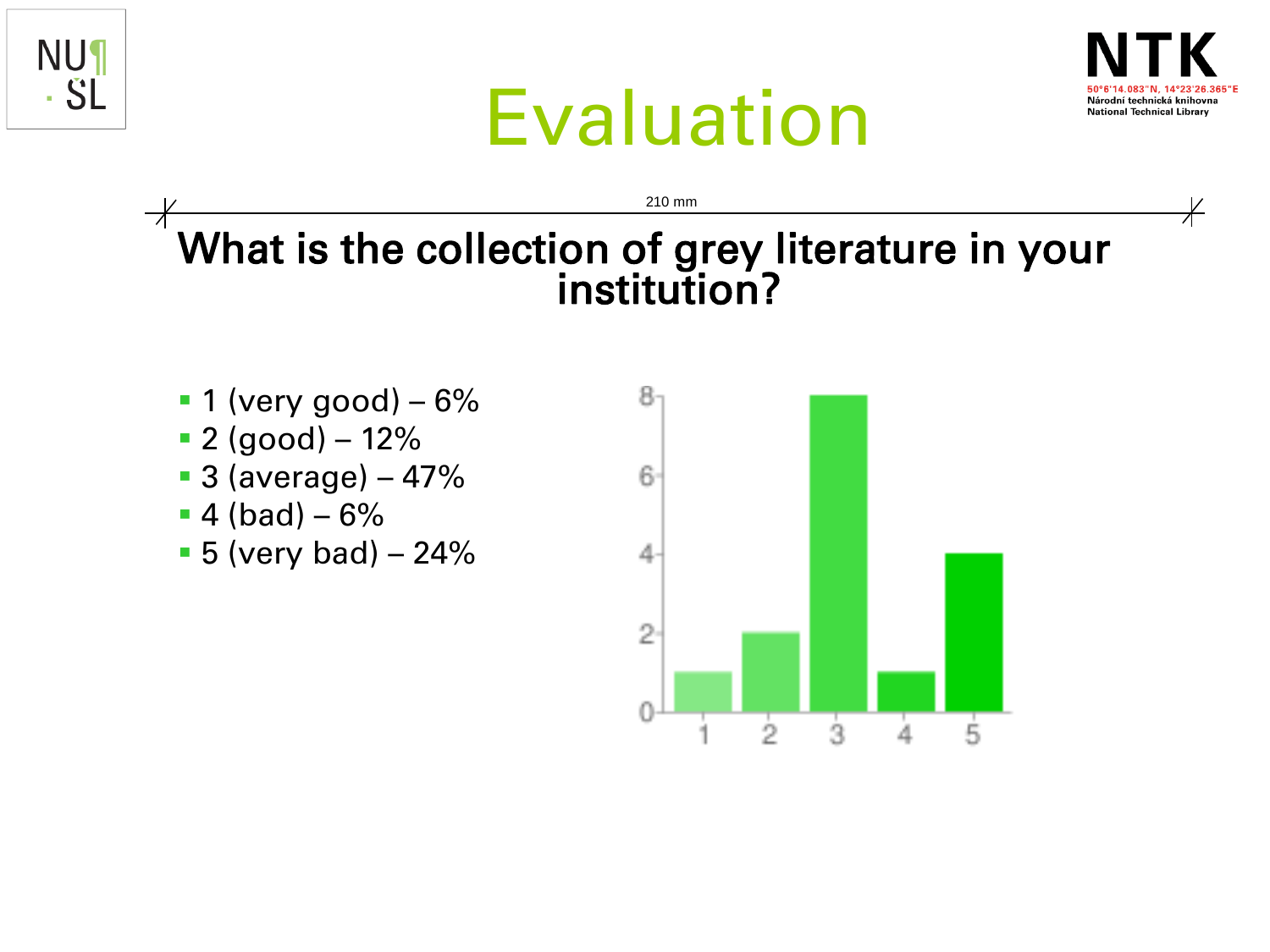







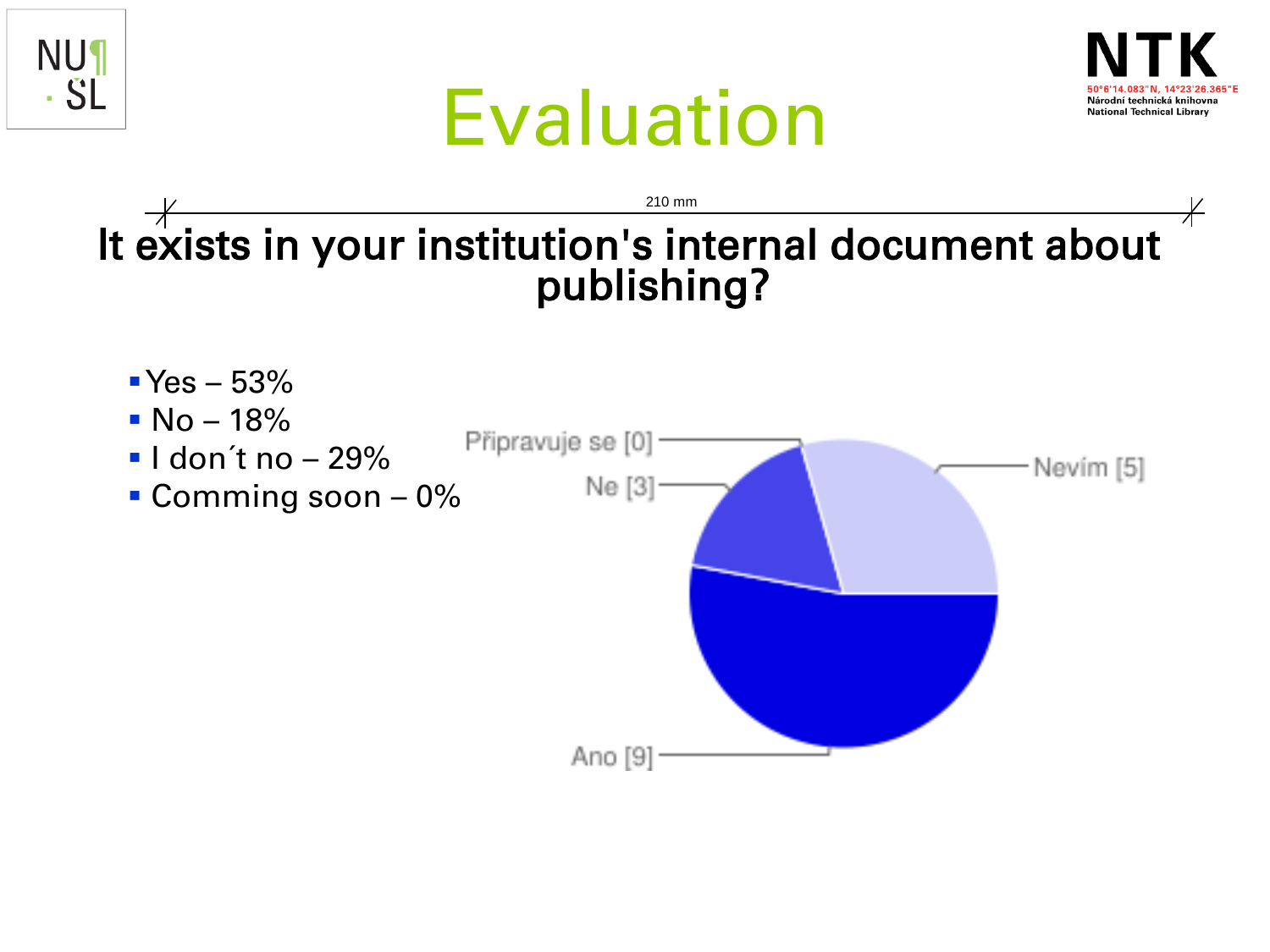





#### How do you rate that as NTL followed collaboration with your institution? 210 mm

- $-1$  (very good) 53%
- 2 (good) 24%
- 3 (average) 24%
- $-4$  (bad)  $-0\%$
- $-5$  (very bad)  $-0\%$

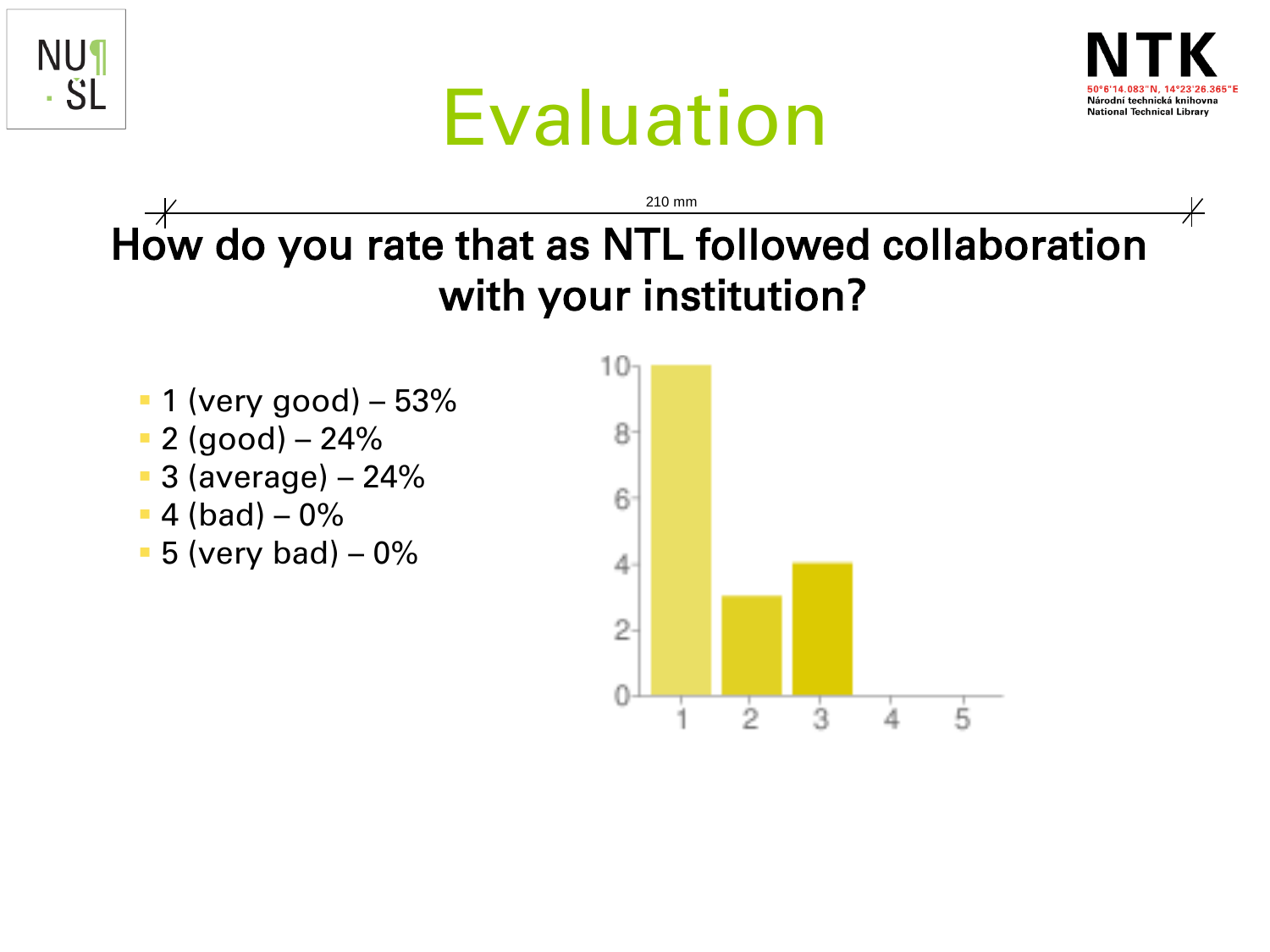



### Exkurz 2: Start cooperation

210 mm

### How to start work with NRGL?

- 1. The interest of the institution  $\rightarrow$  NRGL contact staff team, information on [http://nusl.techlib.cz](http://nusl.techlib.cz/)
- 2. NTL will appeal to the institution by an official letter with a proposal for cooperation  $\rightarrow$  NRGL
	- + Information about NRGL
	- + License terms
	- + Options and forms of cooperation
	- + Personal meeting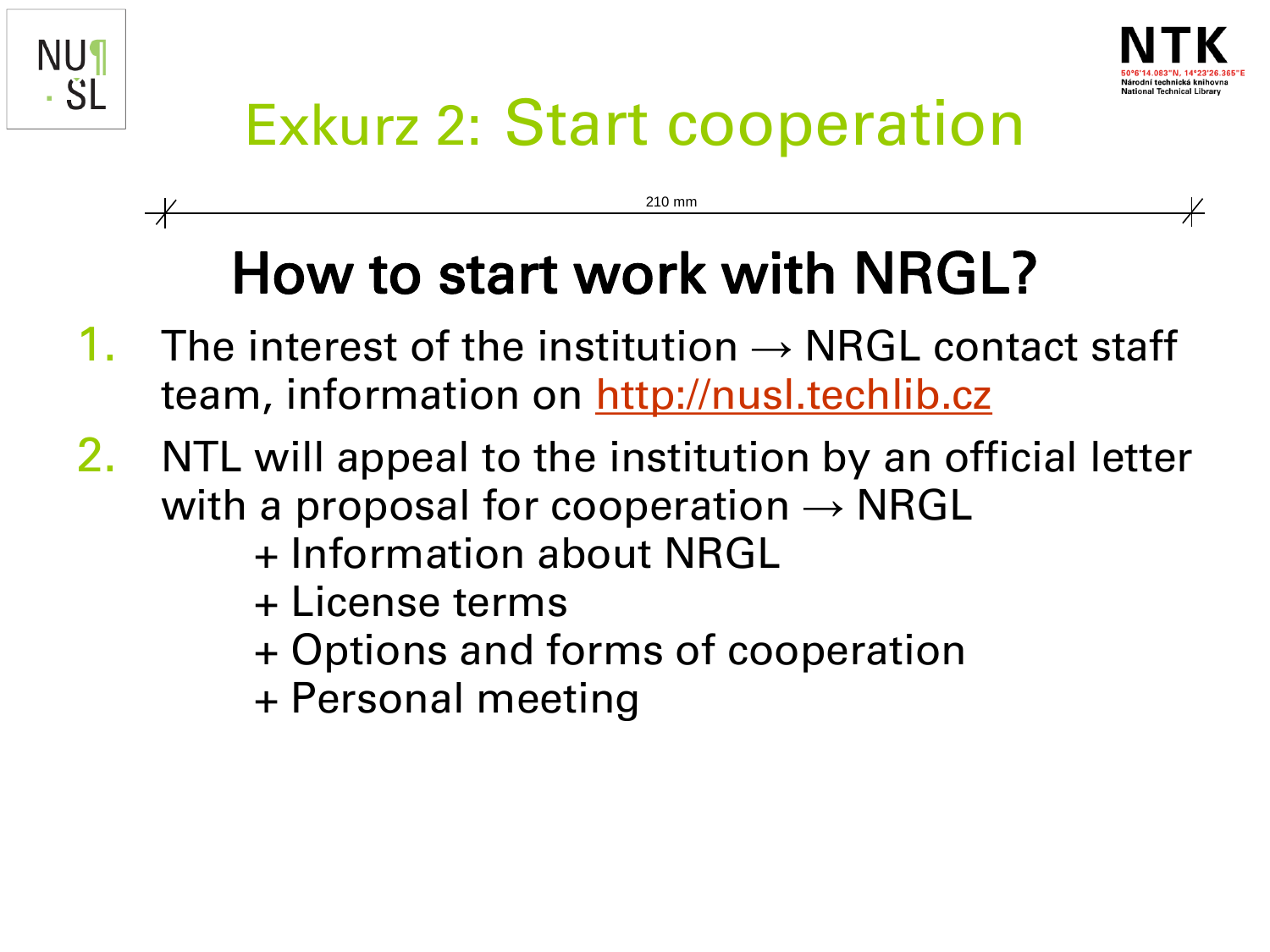





If you already NRGL collaborate, how satisfied are you with the form of cooperation?

210 mm

- $\blacksquare$  1 (very good) 35%
- 2 (good) 18%
- 3 (average) 12%
- $-4$  (bad)  $-6\%$
- $\blacksquare$  5 (very bad) 0%

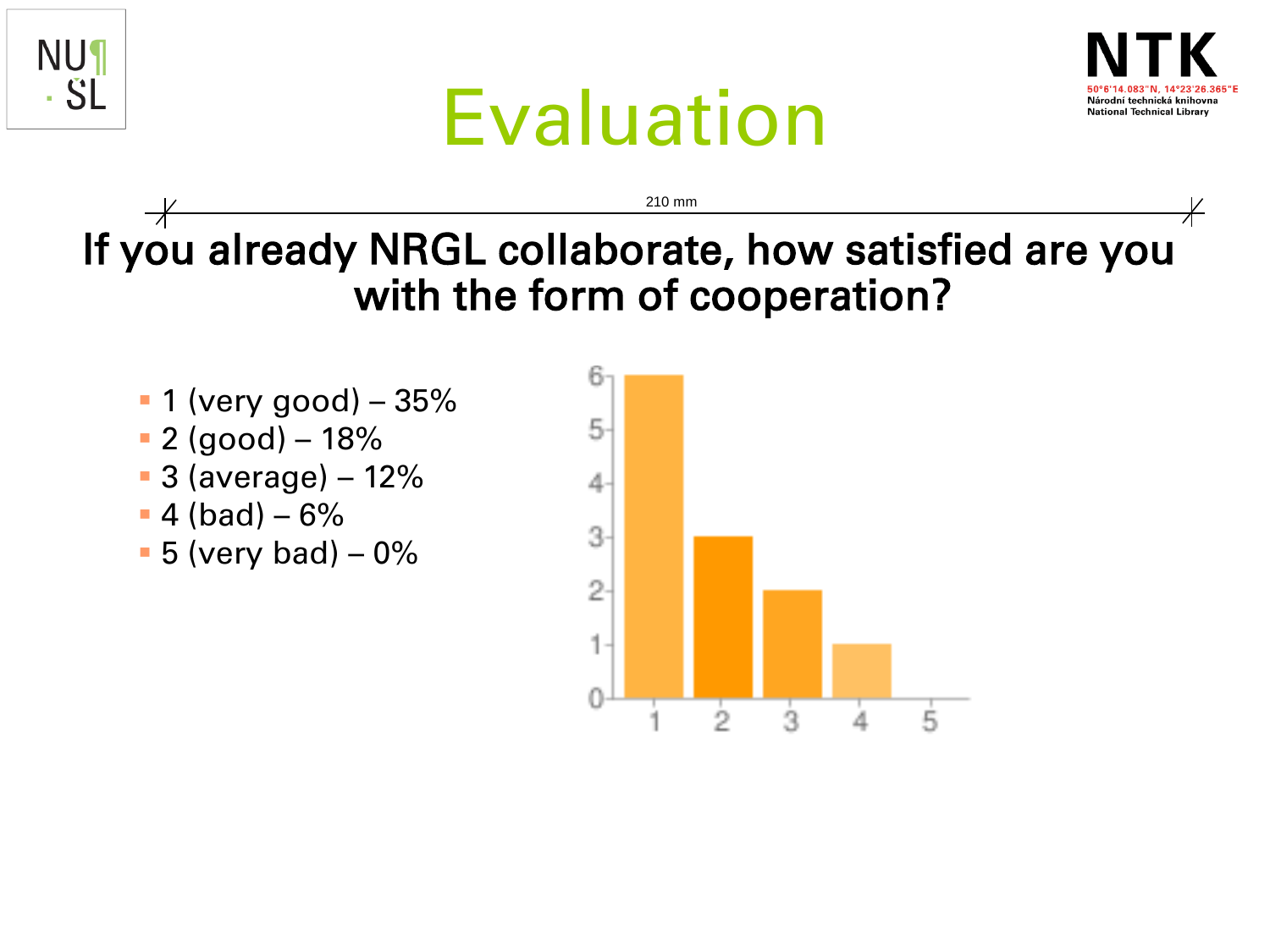





Would you recommend NRGL connection to other institutions? 210 mm

- $Yes 53%$
- $N_0 6\%$
- $\blacksquare$ I don't no  $-41\%$



4. ročník Semináře ke zpřístupňování šedé literatury